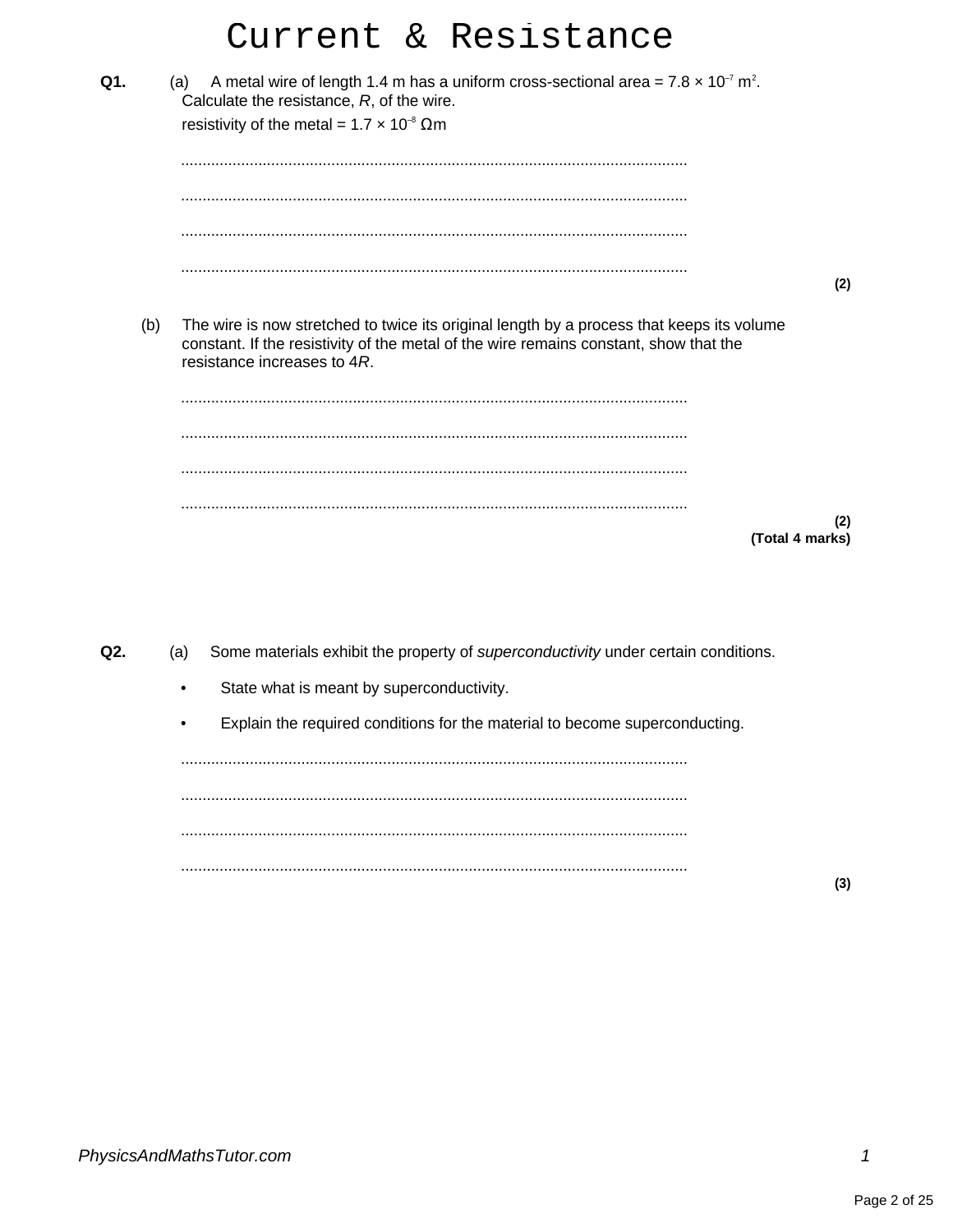(b) The diagram below shows the cross–section of a cable consisting of parallel filaments that can be made superconducting, embedded in a cylinder of copper.



(i) The cross-sectional area of the copper in the cable is  $2.28 \times 10^{-7}$  m<sup>2</sup>. The resistance of the copper in a 1.0 m length of the cable is 0.075 Ω. Calculate the resistivity of the copper, stating an appropriate unit.

|      | $answer = 1$                                                                                                                   | (3) |
|------|--------------------------------------------------------------------------------------------------------------------------------|-----|
| (ii) | State and explain what happens to the resistance of the cable when the embedded<br>filaments of wire are made superconducting. |     |
|      |                                                                                                                                |     |
|      | (Total 9 marks)                                                                                                                | (3) |

**Q3.** (a) A sample of conducting putty is rolled into a cylinder which is 6.0  $\times$  10<sup>-2</sup> m long and has a radius of 1.2  $\times$  10<sup>-2</sup> m.

resistivity of the putty =  $4.0 \times 10^{-3}$  Qm.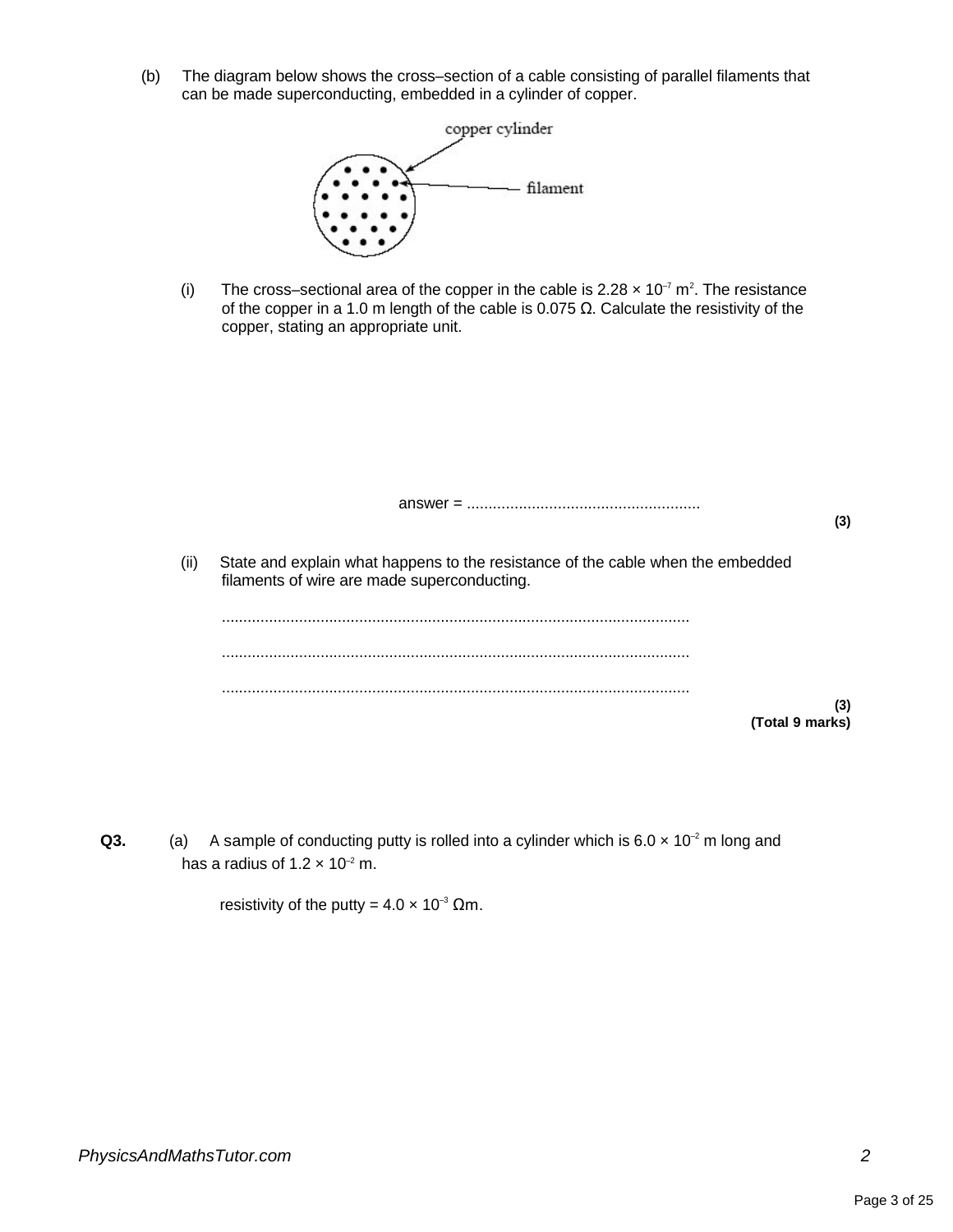(i) Calculate the resistance between the ends of the cylinder of conducting putty. Your answer should be given to an appropriate number of significant figures.

answer = ...................................... Ω

**(4)**

(ii) The putty is now reshaped into a cylinder with half the radius and a length which is four times as great. Determine how many times greater the resistance now is.

............................................................................................................. ............................................................................................................. ............................................................................................................. ............................................................................................................. ............................................................................................................. .............................................................................................................

**(2)**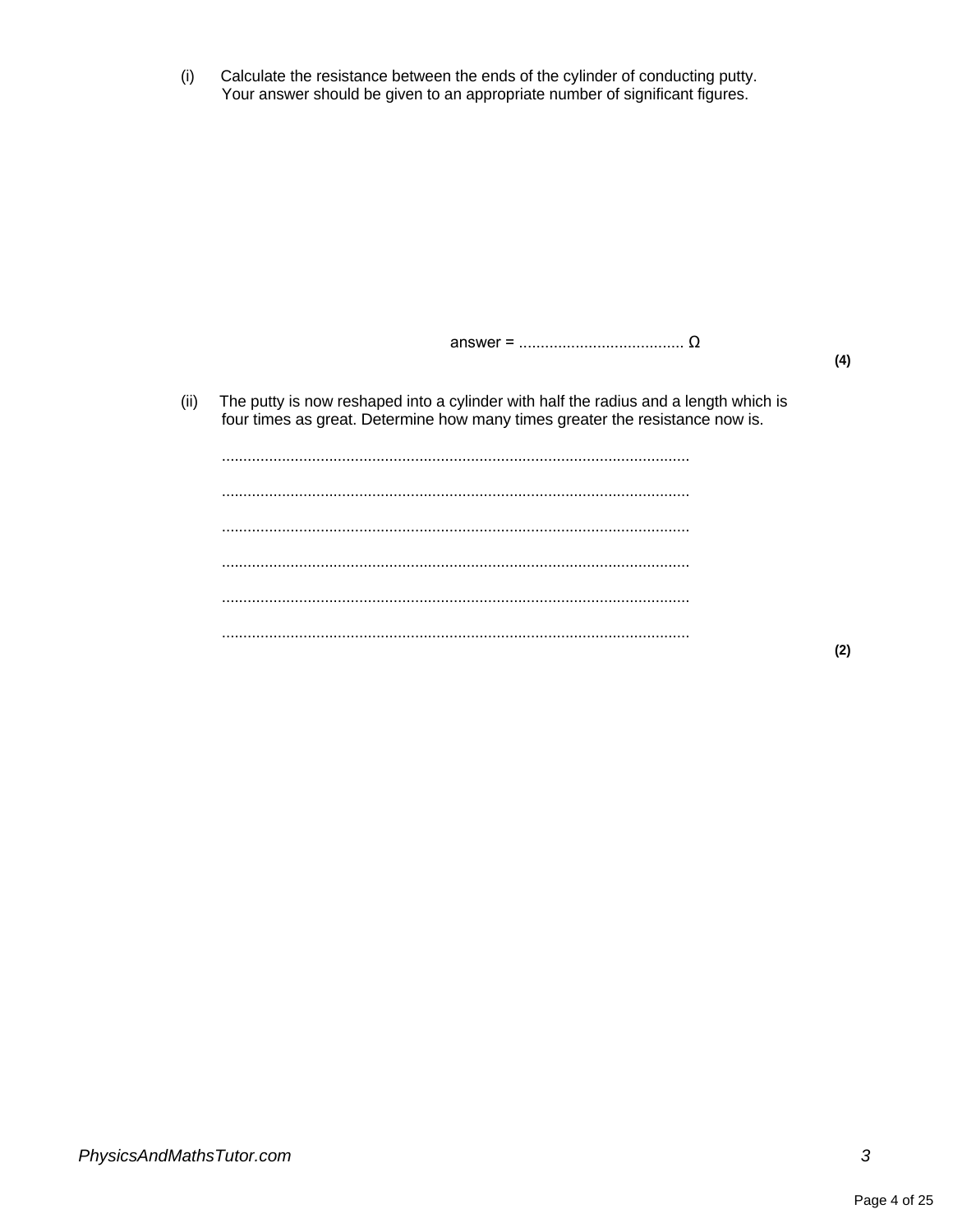$(b)$ Given the original cylinder of the conducting putty described in part (a), describe how you would use a voltmeter, ammeter and other standard laboratory equipment to determine a value for the resistivity of the putty.

Your description should include

- a labelled circuit diagram,
- details of the measurements you would make,
- an account of how you would use your measurements to determine the result,
- details of how to improve the precision of your measurements.

The quality of your written communication will be assessed in this question.

(Total 14 marks)

 $(8)$ 

Q4. (a) For a conductor in the form of a wire of uniform cross-sectional area, give an equation which relates its resistance to the resistivity of the material of the conductor. Define the symbols used in the equation.

PhysicsAndMäthsTütör.com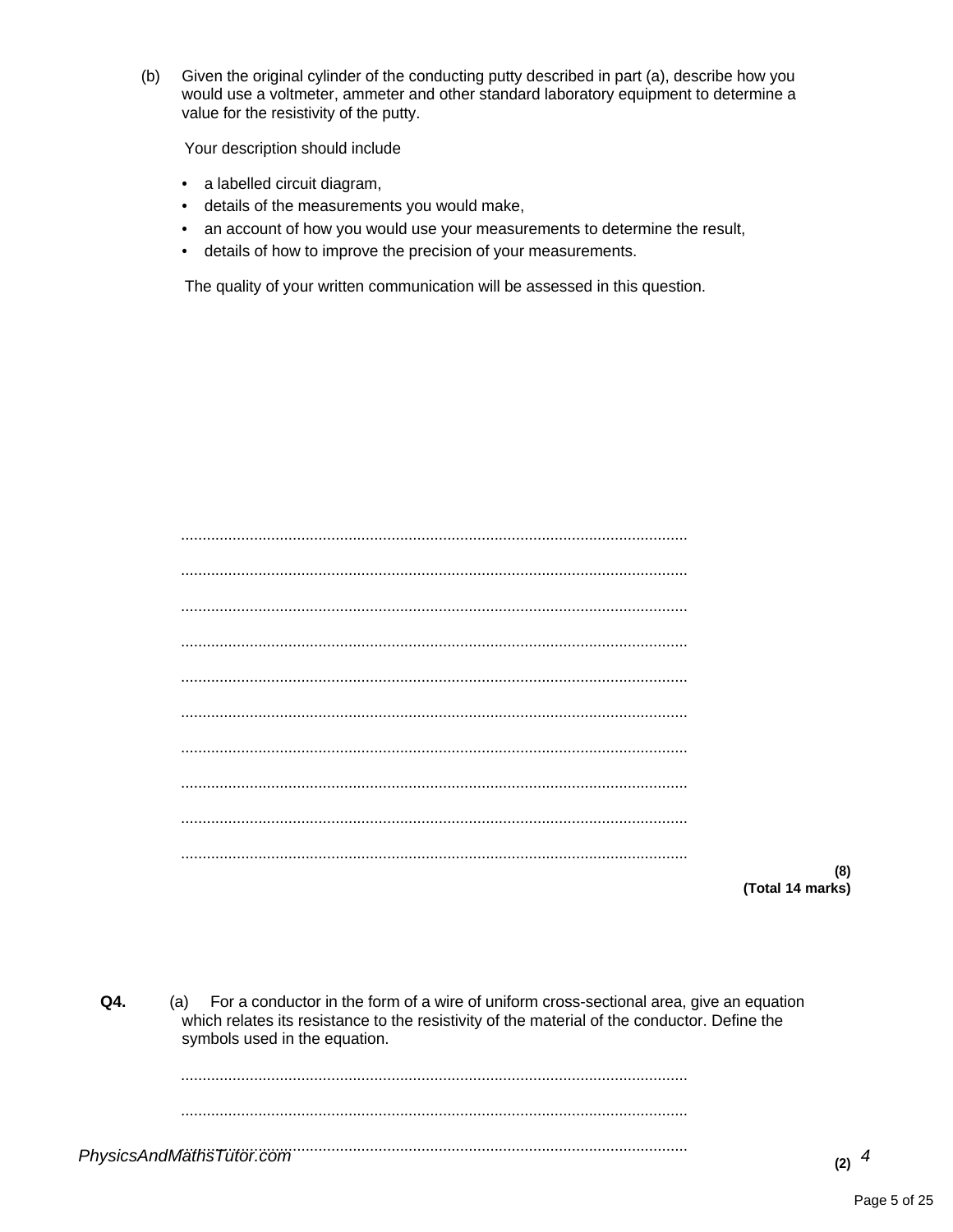$(b)$  $(i)$ An electrical heating element, made from uniform nichrome wire, is required to dissipate 500 W when connected to the 230 V mains supply. The cross-sectional area of the wire is  $8.0 \times 10^{-8}$  m<sup>2</sup>. Calculate the length of nichrome wire required.

|      | resistivity of nichrome = $1.1 \times 10^{-6} \Omega$ m                                   |
|------|-------------------------------------------------------------------------------------------|
|      |                                                                                           |
|      |                                                                                           |
|      |                                                                                           |
|      |                                                                                           |
|      |                                                                                           |
|      |                                                                                           |
| (ii) | Two heating elements, each rated at 230 V, 500 W are connected to the 230 mains<br>supply |
|      | (A) in series,<br>(B) in parallel.                                                        |
|      | Explain why only one of the circuits will provide an output of 1 kW.                      |
|      |                                                                                           |
|      |                                                                                           |
|      |                                                                                           |
|      |                                                                                           |
|      |                                                                                           |
|      |                                                                                           |
|      | (6)<br>(Total 8 marks)                                                                    |

Q5. Give an expression for the resistivity of a material in the form of a uniform wire.  $(a)$ Define all the symbols used.

 $(2)$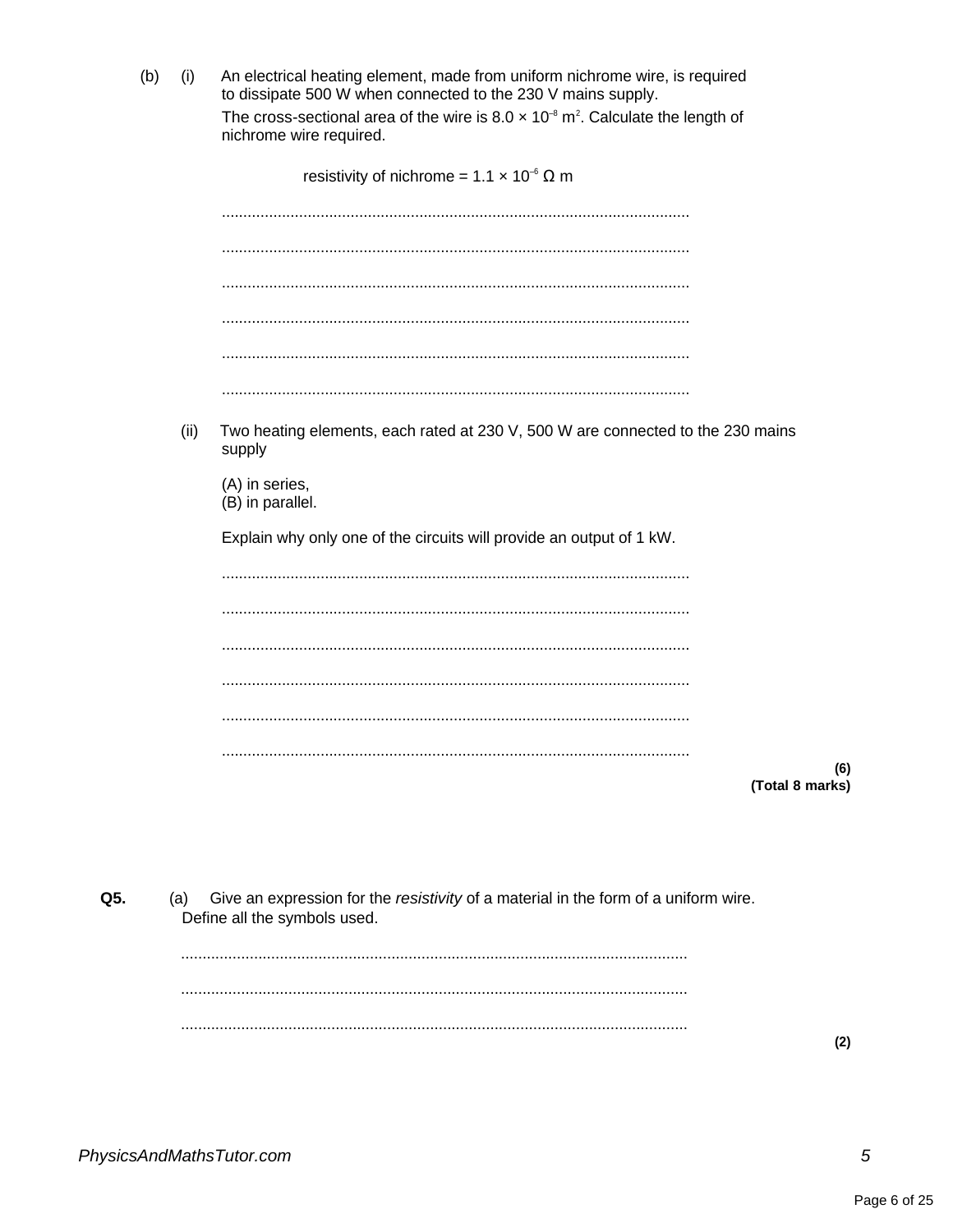(b) A thin film of carbon may be used in some electronic systems. Typical dimensions of such a film are shown in **Figure 1**.



**Figure 1**

(i) Calculate the resistance of the carbon film to a current I passing through it as shown in **Figure 1**.

resistivity of carbon =  $4.0 \times 10^{-5} \Omega$  m

............................................................................................................. .............................................................................................................

(ii) Without recalculating the resistance of the carbon film, explain how you would expect the resistance to change if the current flowed as in **Figure 2**. You should consider the numerical ratio or factor by which each dimension affecting the resistance has changed.

You may be awarded marks for the quality of written communication in your answer.



**Figure 2**

............................................................................................................. ............................................................................................................. ............................................................................................................. .............................................................................................................

**(4) (Total 6 marks)**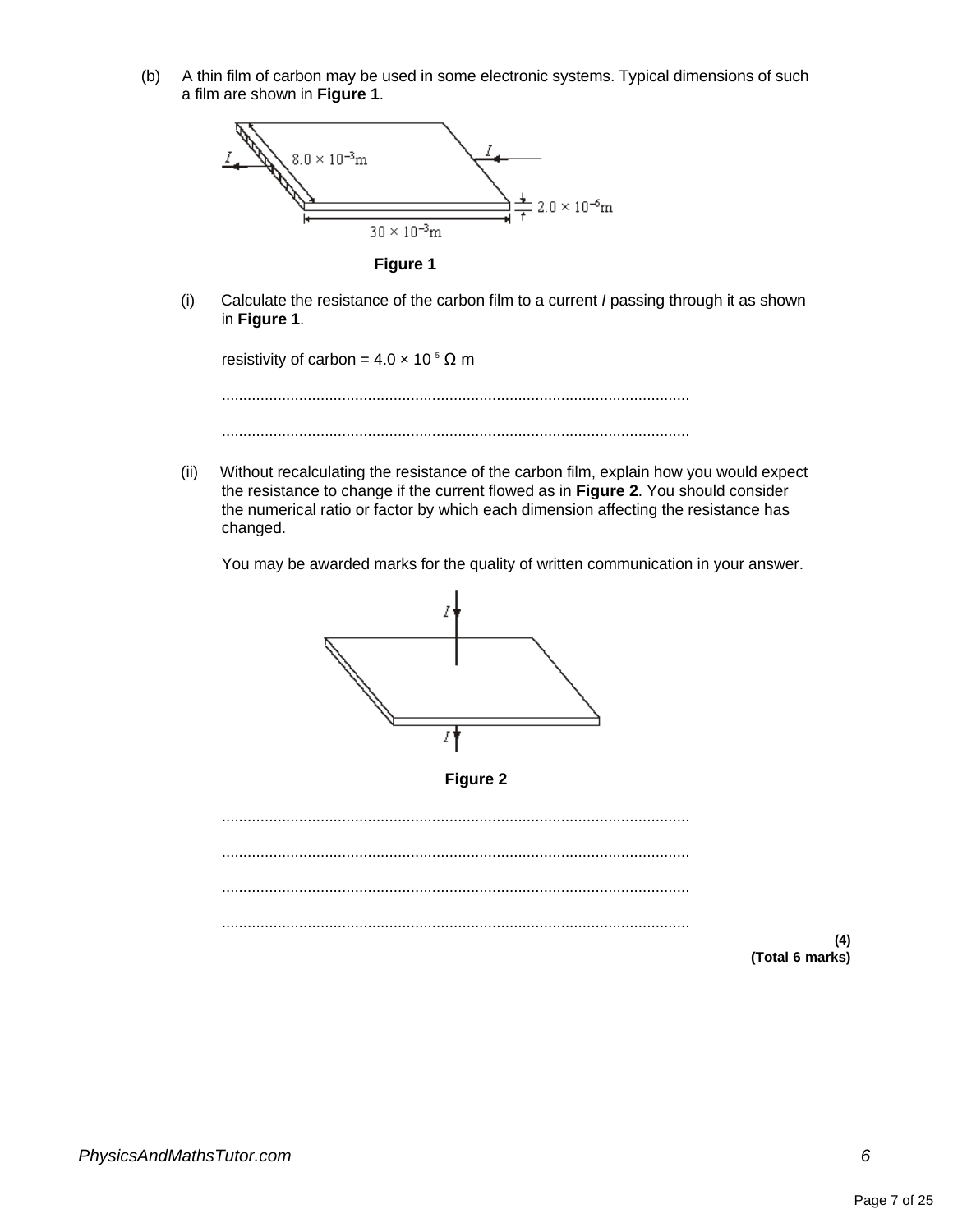- O<sub>6</sub> A battery is connected across a uniform conductor. The current in the conductor is 40 mA.
	- $(i)$ Calculate the total charge that flows past a point in the conductor in 3 minutes.

 $(ii)$ Using data from the Data Sheet calculate the number of electron charge carriers passing the same point in the conductor in this time. If 8.6 J of energy are transferred to the conductor in this time, calculate the potential  $(iii)$ difference across the conductor.  $(iv)$ Calculate the resistance of the conductor. (Total 6 marks) A steady current of 0.25 A passes through a torch bulb for 6 minutes. (a) Calculate the charge which flows through the bulb in this time. 

- $(2)$
- The torch bulb is now connected to a battery of negligible internal resistance. The battery  $(b)$ supplies a steady current of 0.25 A for 20 hours. In this time the energy transferred in the bulb is  $9.0 \times 10^4$  J. Calculate
	- the potential difference across the bulb,  $(i)$

PhysicsAndMathsTutor.com

Q7.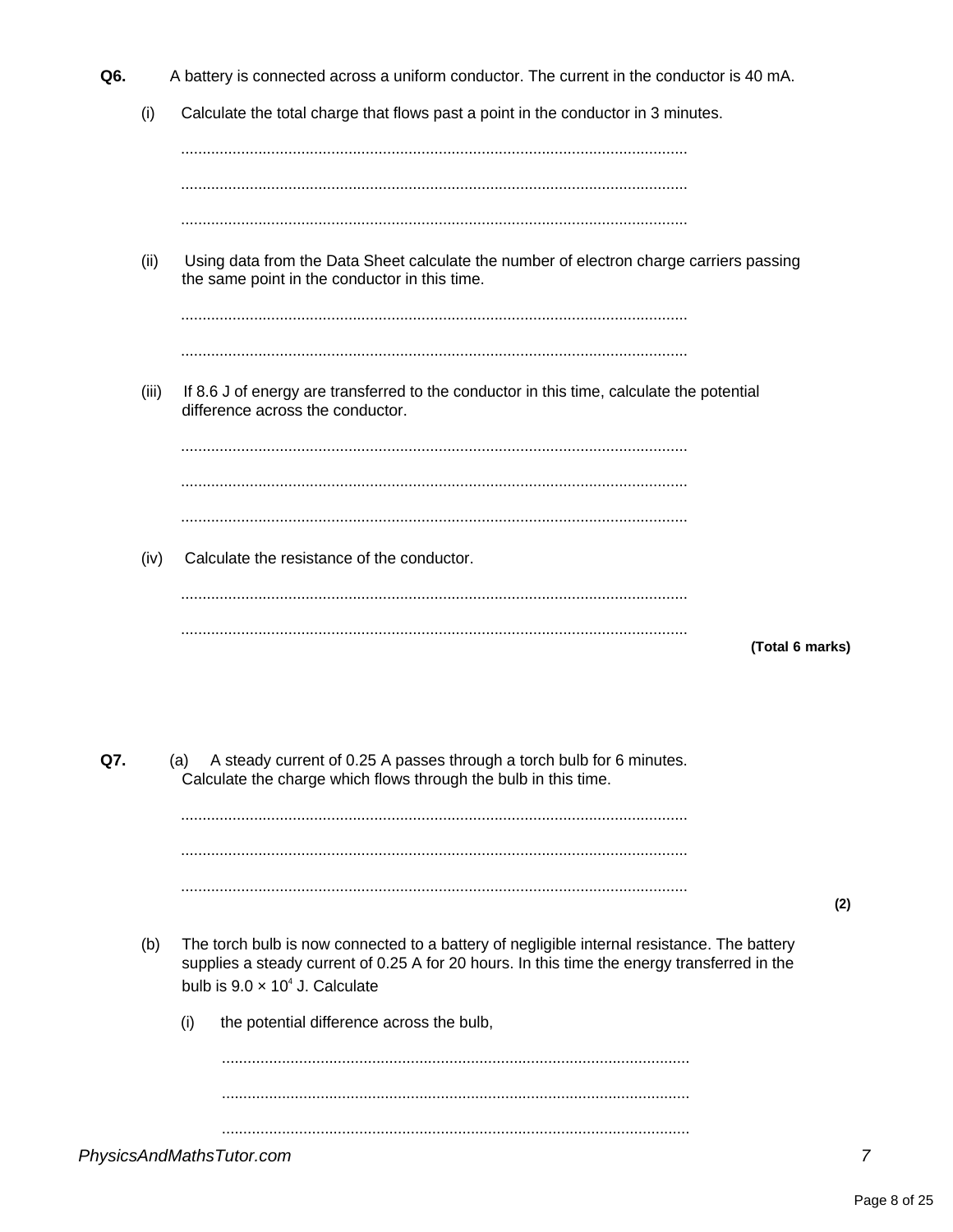| (ii)<br>the power of the bulb. |
|--------------------------------|
|--------------------------------|

| (Total 5 marks) |
|-----------------|

- Q8. A student wishes to collect data so he can plot the I-V curve for a semiconductor diode.
	- $(a)$  (i) Draw a suitable diagram of the circuit that would enable the student to collect this data.

Describe the procedure the student would follow in order to obtain an I-V curve for  $(ii)$ the semiconductor diode.

The quality of your written communication will be assessed in this question.

PhysicsAndMathsTutor.com

 $(3)$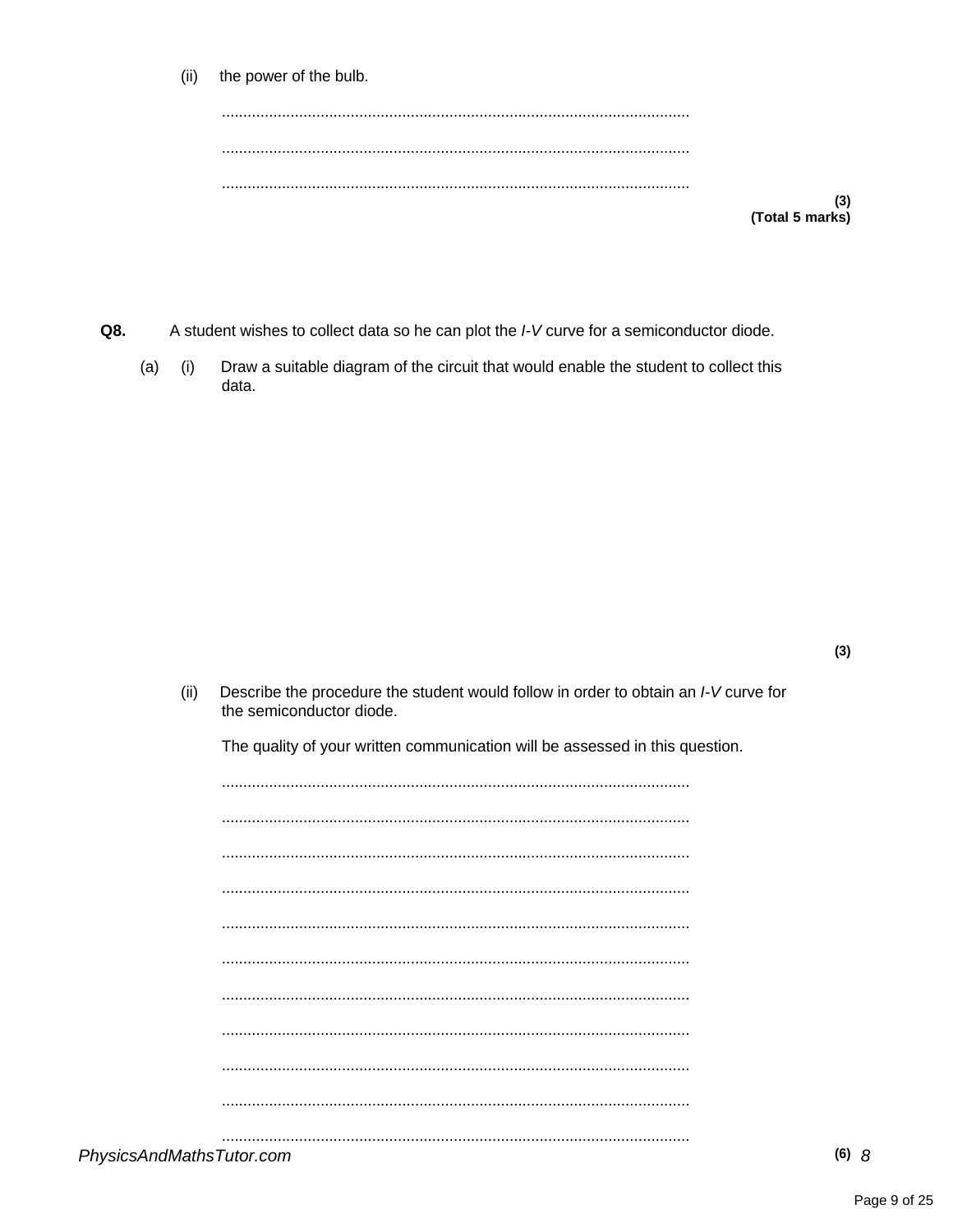(b) The diagram below shows an arrangement of a semiconducting diode and two resistors.



A 12.0 V battery is connected with its positive terminal to A and negative terminal to B.

(i) Calculate the current in the 8.0  $\Omega$  resistor



**Q9.** (a) On the axes below draw the  $I - V$  characteristic for a silicon semiconductor diode in both forward bias and reverse bias. Indicate any relevant voltage values on the axis.

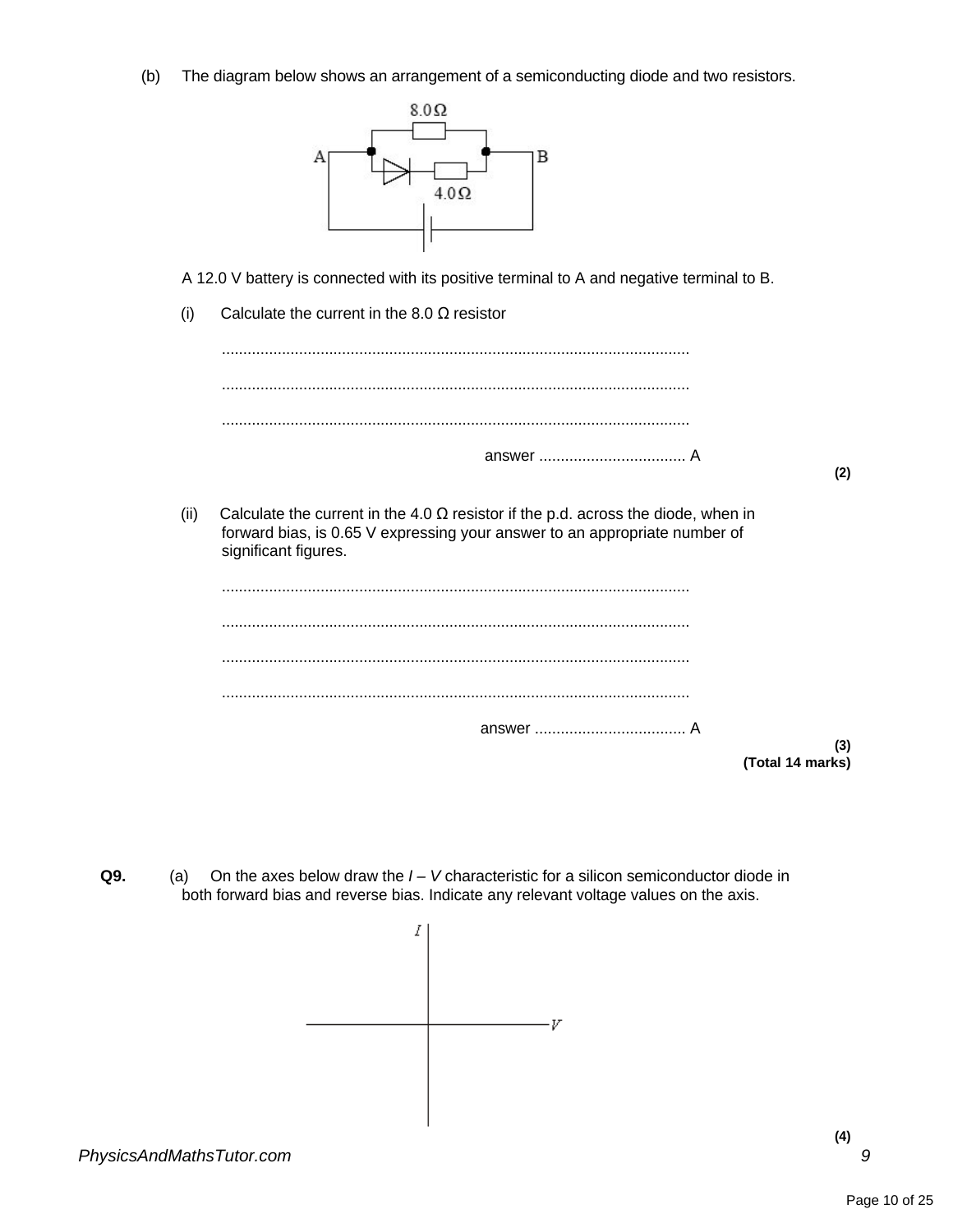The figure below shows the  $I - V$  characteristic for a filament lamp. Explain the shape of  $(b)$ the characteristic.



You may be awarded additional marks to those shown in brackets for the quality of written communication in your answer.

 $(4)$ (Total 8 marks)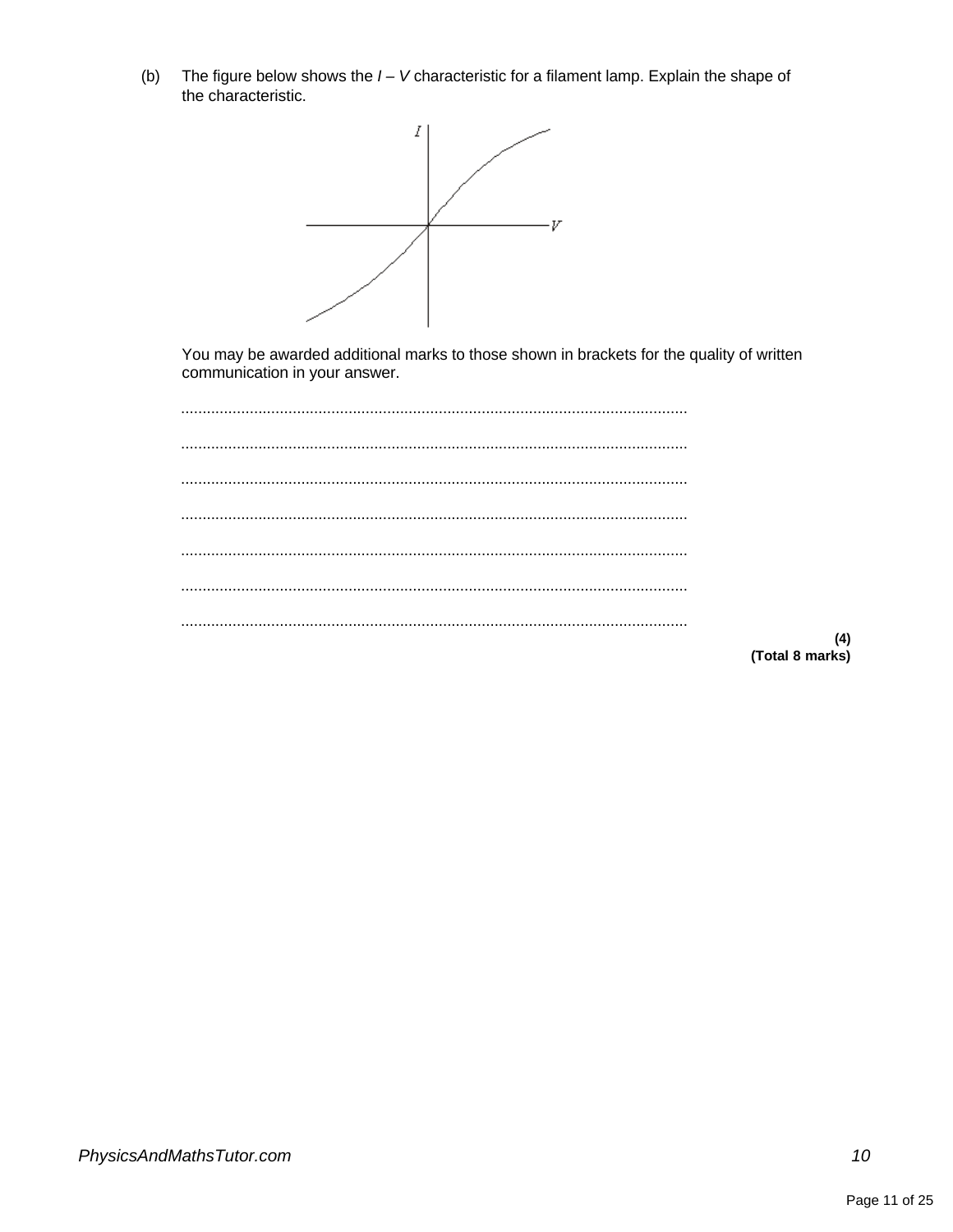**Q10.** (a) A student wishes to measure the resistance of a fixed length of uniform constantan wire. The apparatus available includes a battery, a switch, a milliammeter and a voltmeter.

You may be awarded marks for the quality of written communication in your answer.

(i) Draw a circuit diagram using the apparatus listed above. Include in your diagram an extra piece of apparatus which will enable a range of measurements to be made.

(ii) State how the student should make the necessary measurements, ensuring that a range of readings is recorded.

............................................................................................................. ............................................................................................................. ............................................................................................................. ............................................................................................................. .............................................................................................................

(iii) Describe how the results would be used to determine an accurate value for the resistance of the wire.

............................................................................................................. ............................................................................................................. ............................................................................................................. ............................................................................................................. .............................................................................................................

**(8)**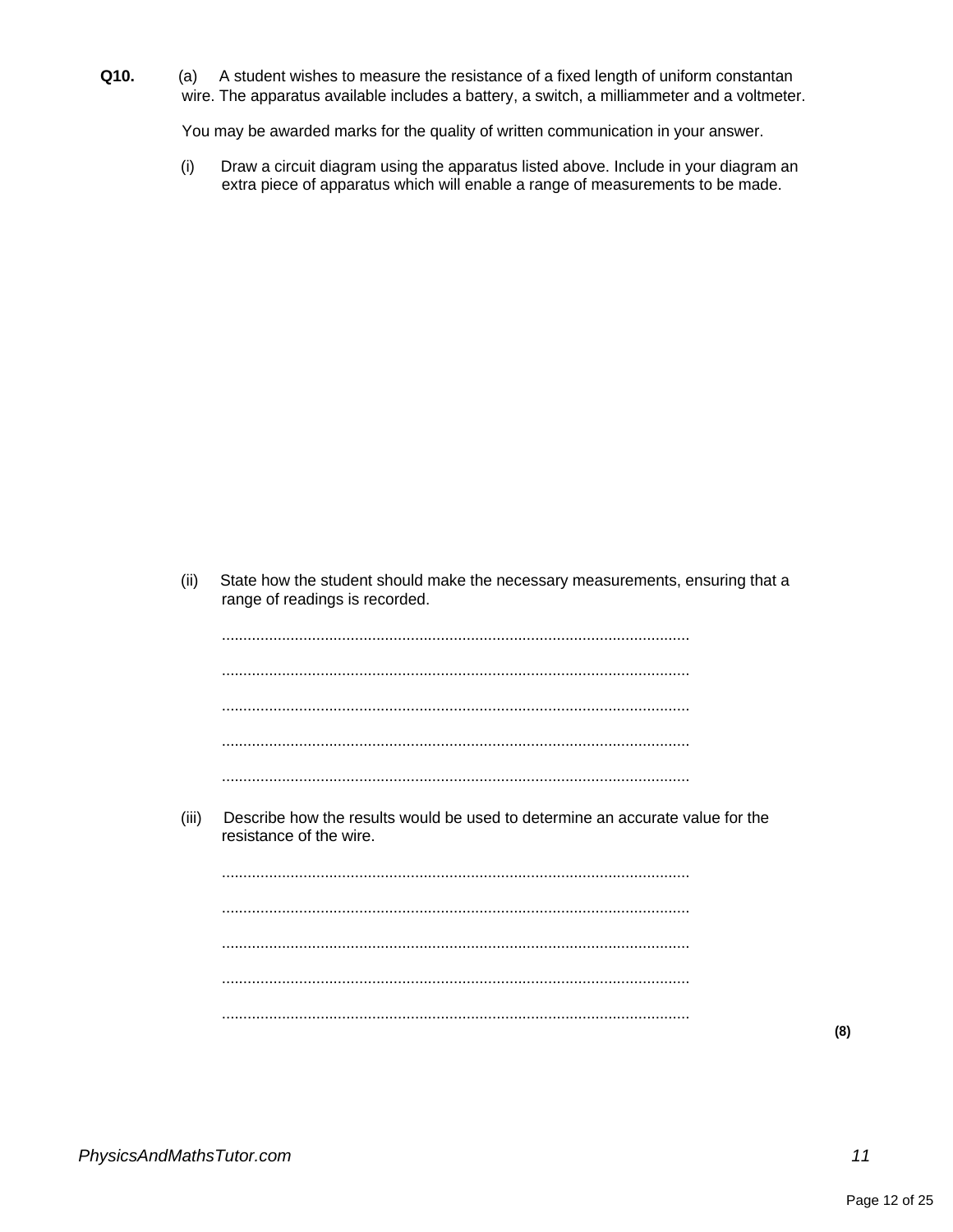- (b) A heating element for an electric fire consists of a single strand of nichrome wire wound around an insulator. The heater is required to produce 1.2 kW when connected to the 230 Vrms ac mains.
	- $(i)$ Calculate the working resistance of the nichrome wire.

| (ii) | Calculate the length of nichrome wire required to make the element.    |                         |
|------|------------------------------------------------------------------------|-------------------------|
|      | cross-sectional area of the wire = $9.4 \times 10^{-8}$ m <sup>2</sup> |                         |
|      | resistivity of nichrome $= 1.1 \times 10^{-6} \Omega$ m                |                         |
|      |                                                                        |                         |
|      |                                                                        |                         |
|      |                                                                        |                         |
|      |                                                                        | (5)<br>(Total 13 marks) |

Q11. (a) A metal wire of length 1.4 m has a uniform cross-sectional area =  $7.8 \times 10^{-7}$  m<sup>2</sup>. Calculate the resistance, R, of the wire. resistivity of the metal =  $1.7 \times 10^{-8}$   $\Omega$ m

 $(2)$